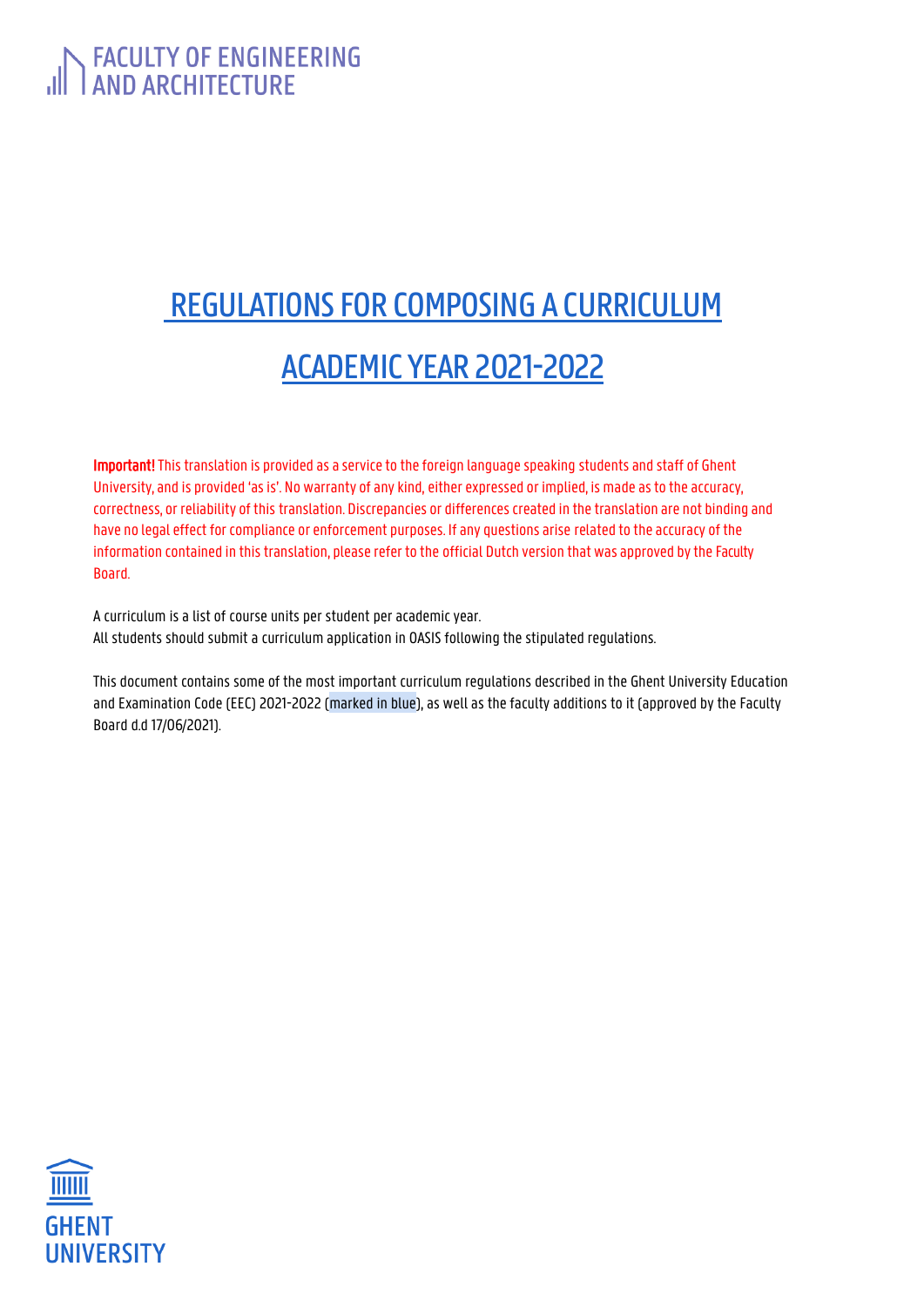# 1 (RE)ENROLMENT

Students must firs[t \(re\)enrol](https://www.ugent.be/prospect/en/administration/enrolment-or-registration) electronically via OASIS for every programme/course (Bachelor, Linking, Preparatory and possibly Master) for which they want to take course units in the academic year 2021-2022, before they can compose a curriculum in Oasis.

Attention! A curriculum will only be approved after the student submits his/her curriculum application for approval in OASIS.

## 2 IMPORTANT DEADLINES

- Each curriculum application has to be electronically submitted in [OASIS](http://oasis.ugent.be/) no later than 4 October 2021.
- Adjustments to a curriculum with respect to first-term course units have to be submitted no later than 14 November 2021 through the relevant faculty learning track counsellor.
- Adjustments to a curriculum with respect to second-term courses need to be submitted no later than 28 February 2022 through the relevant learning track counsellor.
- The Curriculum Committee then notifies the students of their fixed curriculum before 15 November at the latest via OASIS. If a student has not submitted a curriculum proposal before 15 November, the Curriculum Committee will determine one itself and inform the student of the fixed curriculum before 1 December at the latest (EEC 2021-2022, article 30§4).

# 3 REGULATIONS FOR STUDENTS IN THEIR FIRST BACHELOR YEAR

Students who have enrolled in a Bachelor's programme always need to take up all the course units of the first year of the standard learning track (BA1).

The Curriculum Committee is obliged to grant exceptions to students with a special status or a working student status and students who have already obtained a Bachelor's diploma. In addition, substantiated exceptions are granted on an individual basis by the director of the Department of Educational Policy. (…) (mail to[: uitzonderingkleincurriculum@ugent.be\)](mailto:uitzonderingkleincurriculum@ugent.be).

If students wish to reduce their curriculum for the second term, the Curriculum Committee decides whether this request may be granted, taking into account the general guidelines concerning study progress. (EEC 2021- 2022, article 30§4, 1°)

- Students who have not yet passed all the course units of the first year of the standard learning track of a Bachelor's programme, are required to take up all remaining course units of that first year when they enrol for the same programme again.This will guarantee that they may still pass the first deliberation set of the Bachelor's programme.

The Curriculum Committee is obliged to grant exceptions to students with a special status or a working student status. In addition, substantiated exceptions are granted on an individual basis by the director of the Department of Educational Policy. (…) (EEC 2021-2022, article 30§4, 2°) (mail to: [uitzonderingkleincurriculum@ugent.be\)](mailto:uitzonderingkleincurriculum@ugent.be).

- Students can only get a personalized learning track combining course units from the first and second (or later) year of the standard learning track of the Bachelor's programme, if they have acquired at least 30 ECTS-credits (or have been exempted) in the first year of the standard learning track. If sufficient study progress has been

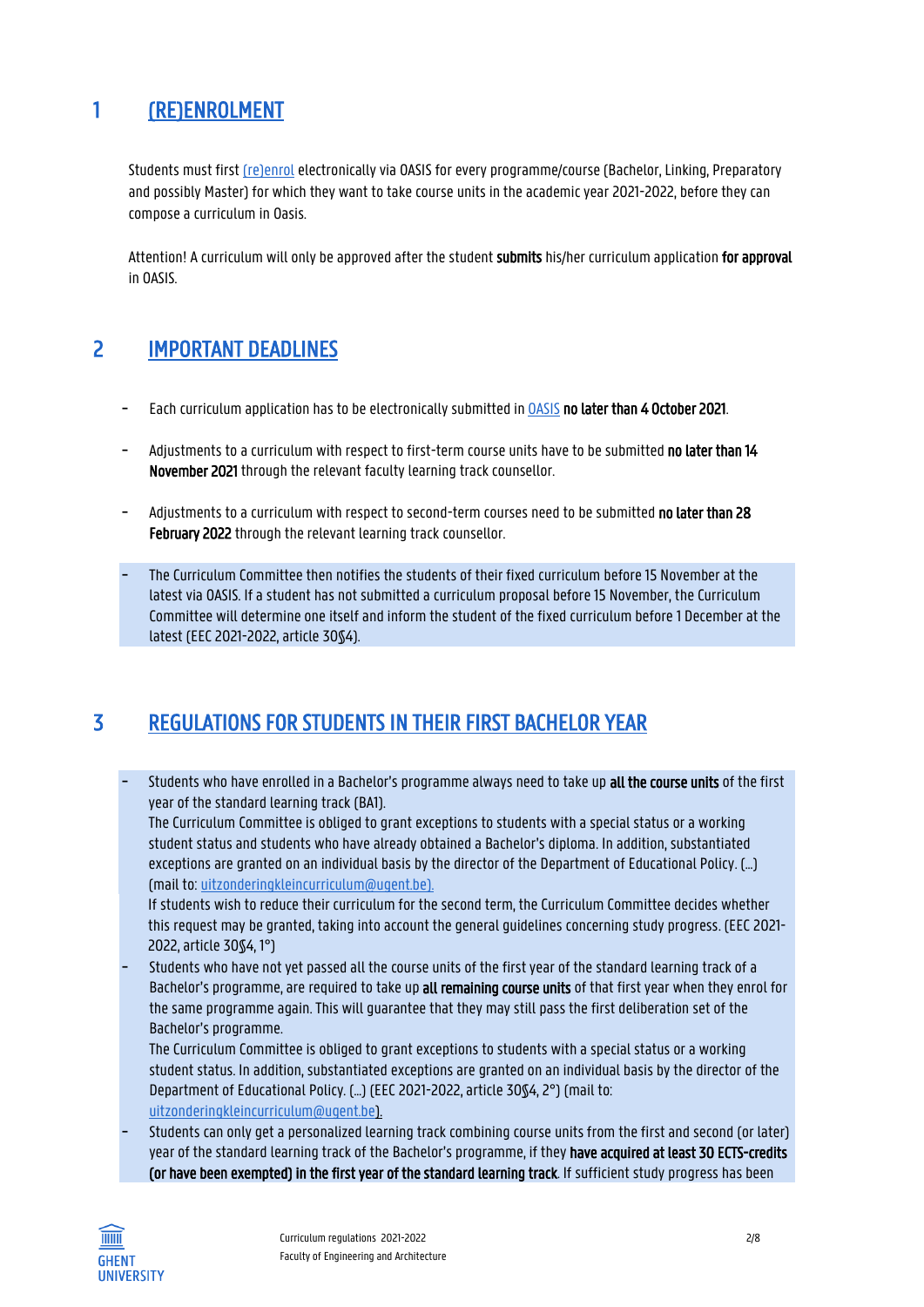made in the first term, or in exceptional cases that have been sufficiently substantiated, the Curriculum Committee may add course units to the curriculum if the student so desires. (EEC 2021-2022, article 30§4, 3°)

- [From the academic year 2022-2023, an individualized learning path with a combination of course units programmed in the first and second (or a higher) standard learning path year of the Bachelor's programme is possible, regardless of whether the student has acquired (or is exempted from) ECTS-credits for at least 30 ECTS-credits in the first standard learning track year, provided that from that academic year the binding condition for students who failed for half of the ECTS-credits taken up in the first deliberation package of a Bachelor's programme is adjusted as determined in Article 24, § 1, 2°, third paragraph.]
- Students can only get a personalized learning track combining the Bachelor's programme and consecutive Master's programme (or linking or preparatory programme) if they have acquired credits for all course units from the first year of the standard learning track, if they have been declared to have passed course units (cf. article 67) or if they have obtained exemptions. (EEC 2021-2022, article 30§4, 4°)

# 4 EXTENT OF A CURRICULUM

All students are allowed to compose a curriculum consisting of at least 60 ECTS-credits, unless:

- The student has not yet passed 30 ECTS-credits of the first year of the standard learning track of the Bachelor's programme.
- [From the academic year2022-2023, students who have not yet passed 30 ECTS-credits may compose a curriculum of at least 60 ECTS-credits, provided that from that academic year the binding condition for students who have not passed half of the ECTS-credits taken up in the first deliberation package of a Bachelor's programme is adjusted as determined in Article 24, § 1, 2°, third paragraph.]
- the student cannot yet take up a personalized learning track combining a Bachelor's programme and a consecutive Master's programme (or a consecutive linking or preparatory programme), because they have not yet acquired credits for all course units from the first year of the standard learning track of the Bachelor's programme.
- sequentiality is applied (cf. article 41, 10°)
- the Curriculum Committee decides that the student cannot yet start the Master's dissertation. This decision can only be made in exceptional cases and must be motivated. (EEC 2021-2022, article 30§4, 6°)

In addition to the instructions as described in article 30 of the Education and Examination Code (EEC), the Faculty of Engineering and Architecture prescribes that a curriculum cannot consist of more than 60 ECTS-credits.

Exceptions are granted if the learning capacity coefficient is at least 30 ECTS-credits. The learning capacity coefficient 'S' (in ECTS-credits/ per academic year) is defined as the number of credits a student has obtained in the previous academic year.

The maximum extent of a curriculum is calculated as the sum of all course units that the student registers for in the present academic year through diploma contracts, credit contracts and examination contracts.

■ If S  $\geq$  30 then the maximum amount of ECTS-credits in the curriculum is S+30.

Students who want to take more than 60 ECTS-credits and who did not study at Ghent University in the previous academic year, need to contact the faculty learning track counsellor to prove that they meet the conditions as mentioned above.

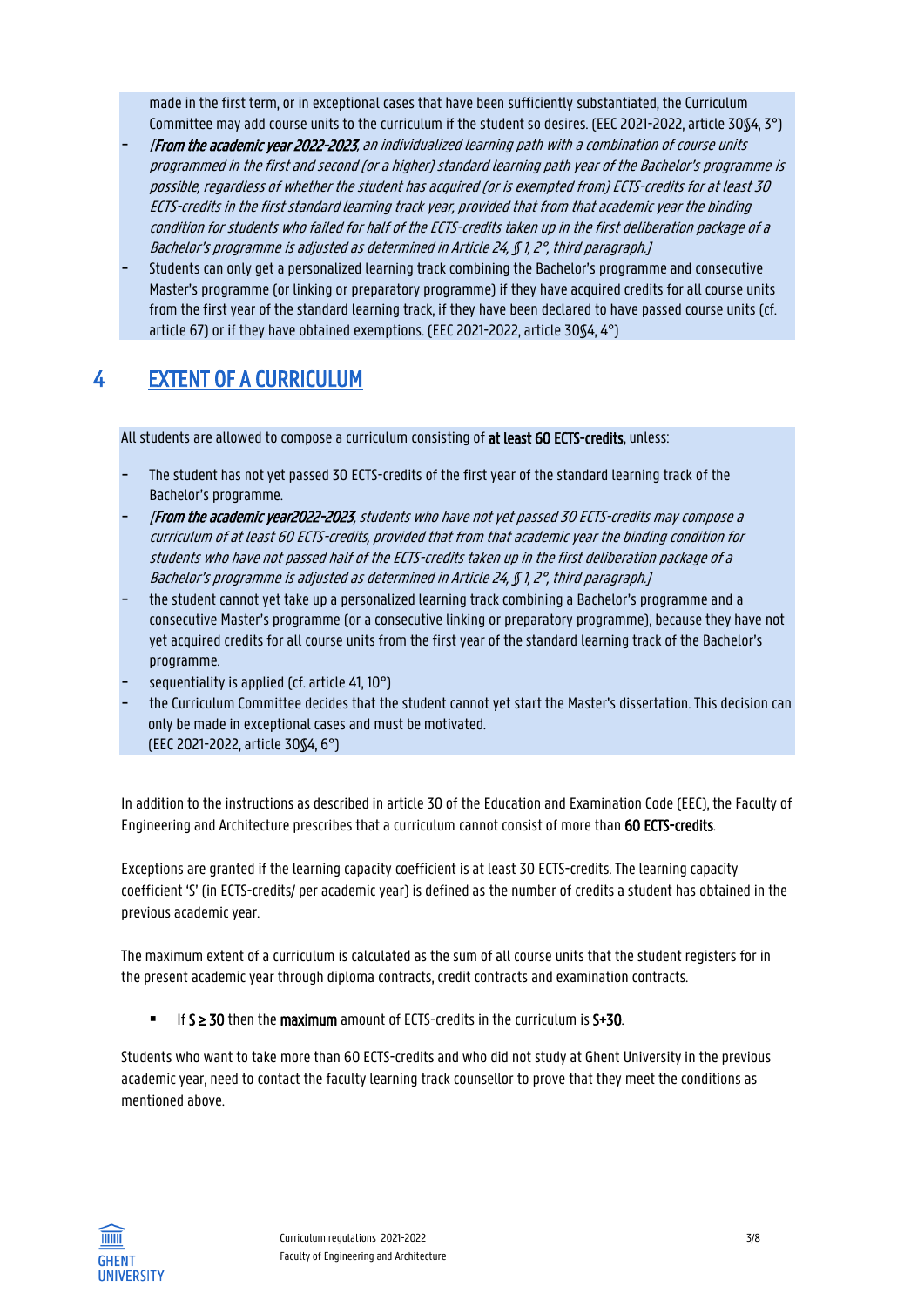# 5 COMPOSITION OF A CURRICULUM

- a. When choosing course units the student has to give precedence to the course units of the standard leaning tracks that he has already started and this has to be done in the correct order of the standard learning tracks.
- b. In the Bachelor of Science in Engineering (all programmes/main subjects) the course unit 'Cross-Course Project' can only be taken as the last bachelor's course unit.
- c. In the Bachelor of Science in Engineering Technology (all programmes/main subjects) the course unit 'Bachelor Thesis' or 'Interdisciplinary Project' (Information Engineering Technology):
	- i. can only be taken as the last bachelor's course unit
	- ii. can only be taken as the second last bachelor's course unit if 'Business Administration' (if in the third standard learning track) or the **elective course** (if applicable) is taken as the last course unit.
- d. In the Bachelor of Science in Civil Engineering Technology, the course unit 'Bachelor Work Placement' can only be taken if
	- i. all other discipline-specific (civil engineering technology) course units of the second standard learning track were already taken in the previous academic year.
	- ii. a minimum of 36 ECTS-credits discipline-specific course units of the Bachelor programme has already been taken in the previous academic year.

Discipline-specific course units are course units from the *main subject Civil Engineering Technology* of the student's study programme, with the exception of 'Thermodynamics and Fluid Mechanics', and 'Physics of waves and particles'.

- e. In a Master's programme the course unit 'Master's Dissertation' can only be taken as the very last master's course unit.
- f. In the Master of Science in Civil Engineering Technology and in the Master of Science in Land Survey Engineering Technology, the course unit 'Multidisciplinary Project Building Technology' or 'Multidisciplinary Project Land Surveying' can only be taken if all other course units have been taken, with the exception of 'Master's dissertation' and 'Master Work Placement Building Technology' or 'Master Work Placement Land Surveying'.

# 6 STARTING COMPETENCIES

The student is personally responsible for the choice of his/her course units when composing the curriculum. The curriculum should be as close as possible to the standard learning track and the learning pathway of the programme. Students who wish to register for a course unit from a later standard learning track have to verify themselves whether they comply with the recommended starting competences. The responsible lecturer can ask to prove their previous knowledge.

A strict policy of required starting competencies is adhered to the course units in tables 1.a, 1.b, 2 en 3 (see the end of this document). This means that the student has to have passed (i.e. acquired the credit certificate or declared successfully passed for the deliberation set to which the course unit belongs) the course unit in the right column before the course unit in the left column in the curriculum can be taken. These required starting competencies are only strictly applied if they do not prevent the student from taking at least 60 ECTS-credits in the curriculum.

The starting competency in the table indicated by an asterisk is a required sequentiality as required by the Committee for Programmes, after the substantiated recommendation of the Faculty Council, on the proposal of the study programme committee involved. It is always binding, even when it prevents the student from taking at least 60 ECTS-credits in the curriculum (EEC 2021-2022, article 41, 10°).

The relevant faculty learning track counsellor and the Curriculum Committee ensure compliance with these required starting competencies and/or required sequentiality.

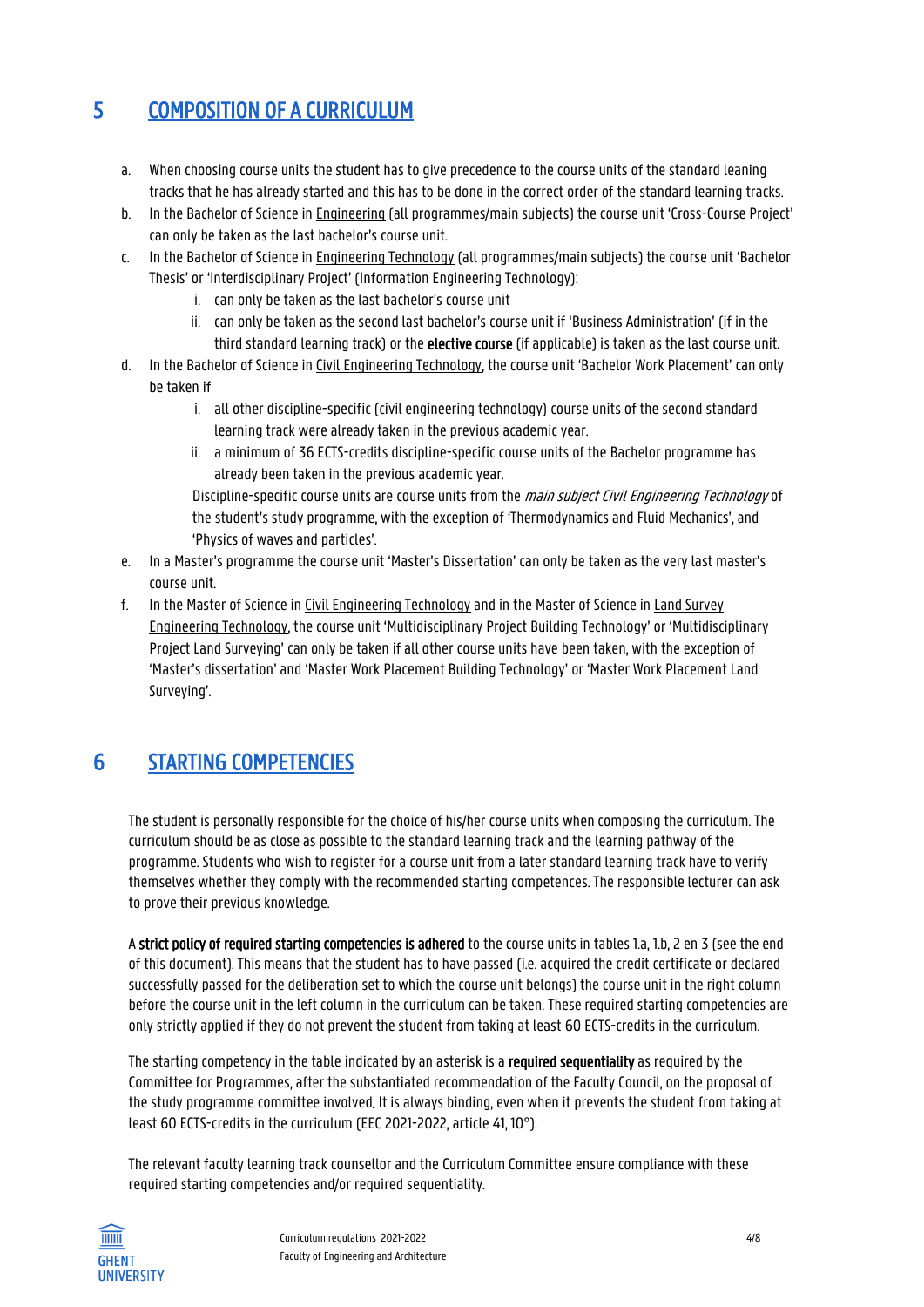# 7 FREE OPTIONAL COURSE UNITS

Students whose programme allows for the inclusion of optional course units from open lists and who therefore can select non-nominally mentioned course units from Ghent University's course offer, can only do so after the approval of the Faculty. Therefore the student consults the relevant faculty learning track counsellor.

## 8 SUMMER COURSE, SUMMER SCHOOL ('SUMMER PROGRAMME') OR MOOC

Students who want to include a Summer Course, Summer School or MOOC in their curriculum should ask the prior permission to do so from the study programme committee concerned and the Curriculum Committee by contacting the relevant faculty learning track counsellor. A Summer Course, Summer School or MOOC has to meet the following conditions:

- The Summer Course, Summer School or MOOC is organized by a reputed institute;
- The Summer Course, Summer School or MOOC corresponds content-wise to the level of a course unit from a master's programme;
- − The Summer Course, Summer School or MOOC leads to an official certificate with ECTS-credits and the student obtains a grade score or 'pass/fail' for this.

### 9 APPLICATION FOR EXEMPTIONS

Students who want to apply for exemptions based on previously acquired qualifications need to use [the online](https://www.ugent.be/ea/en/for-degree-students/your-studies-in-ghent/paq.htm)  [application](https://www.ugent.be/ea/en/for-degree-students/your-studies-in-ghent/paq.htm) in [Plato.](http://plato.fea.ugent.be/)

# 10 DEVIATIONS FROM THE CURRICULUM RULES

If the proposed curriculum, in exceptional circumstances, does deviate from the rules mentioned above and the stipulations in the study guide, the student has to consult the relevant faculty learning track counsellor (before submitting a curriculum proposal in Oasis), after which they can make a proposal to the Curriculum Committee together.

# 11 APPEAL

Students may file an appeal against an unfavourable decision on their application concerning the composition of a curriculum. They may file this appeal with the appeals body designated for this purpose by the Faculty Council. To do so, the student has to follow the procedure as described in the Education and Examination Code (EEC 2021- 2022, article 30§6).

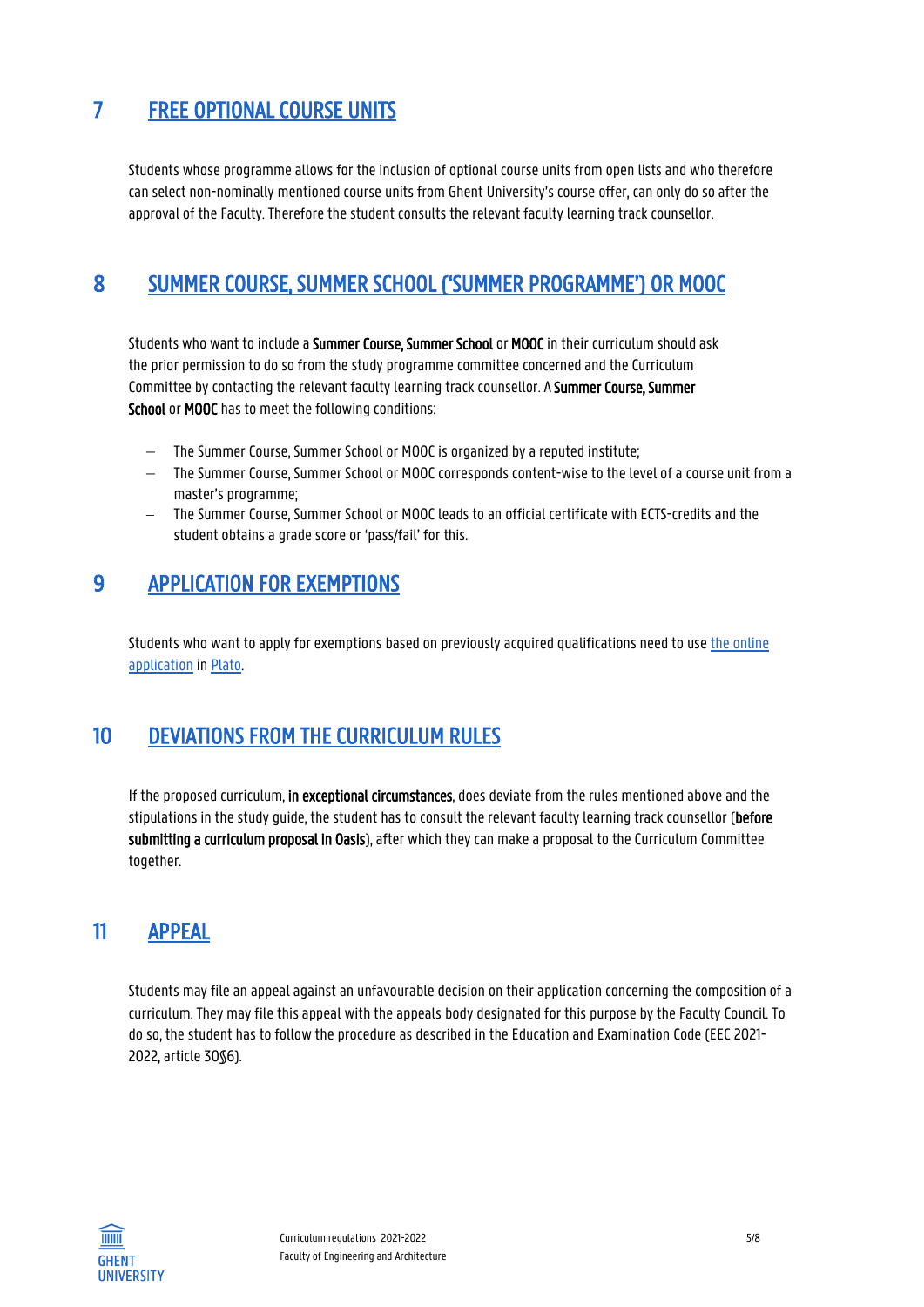# 12 FACULTY CONTACT PERSON

Questions with respect to the curriculum can be submitted to the relevant faculty learning track counsellors:

For students of engineering, engineering: architecture, urbanism and spatial planning and postgraduate studies:

### Sarah Bogaert [studietrajectIR.ea@UGent.be](mailto:studietrajectplateau.ea@UGent.be)

tel. 09 264 41 43 or after an appointment through th[e reservation system](http://www.monitoraatfea.ugent.be/)

For students of engineering technology, Ghent: Annelies Holvoet [studietrajectING.ea@UGent.be](mailto:studietrajectING.ea@UGent.be) tel. 09 264 37 33 or after an appointment through th[e reservation system](http://www.monitoraatfea.ugent.be/)

For students of engineering technology, Kortrijk: Carine Vertriest [studietraject.kortrijk@UGent.be](mailto:studietraject.kortrijk@UGent.be) tel. 056 24 12 53

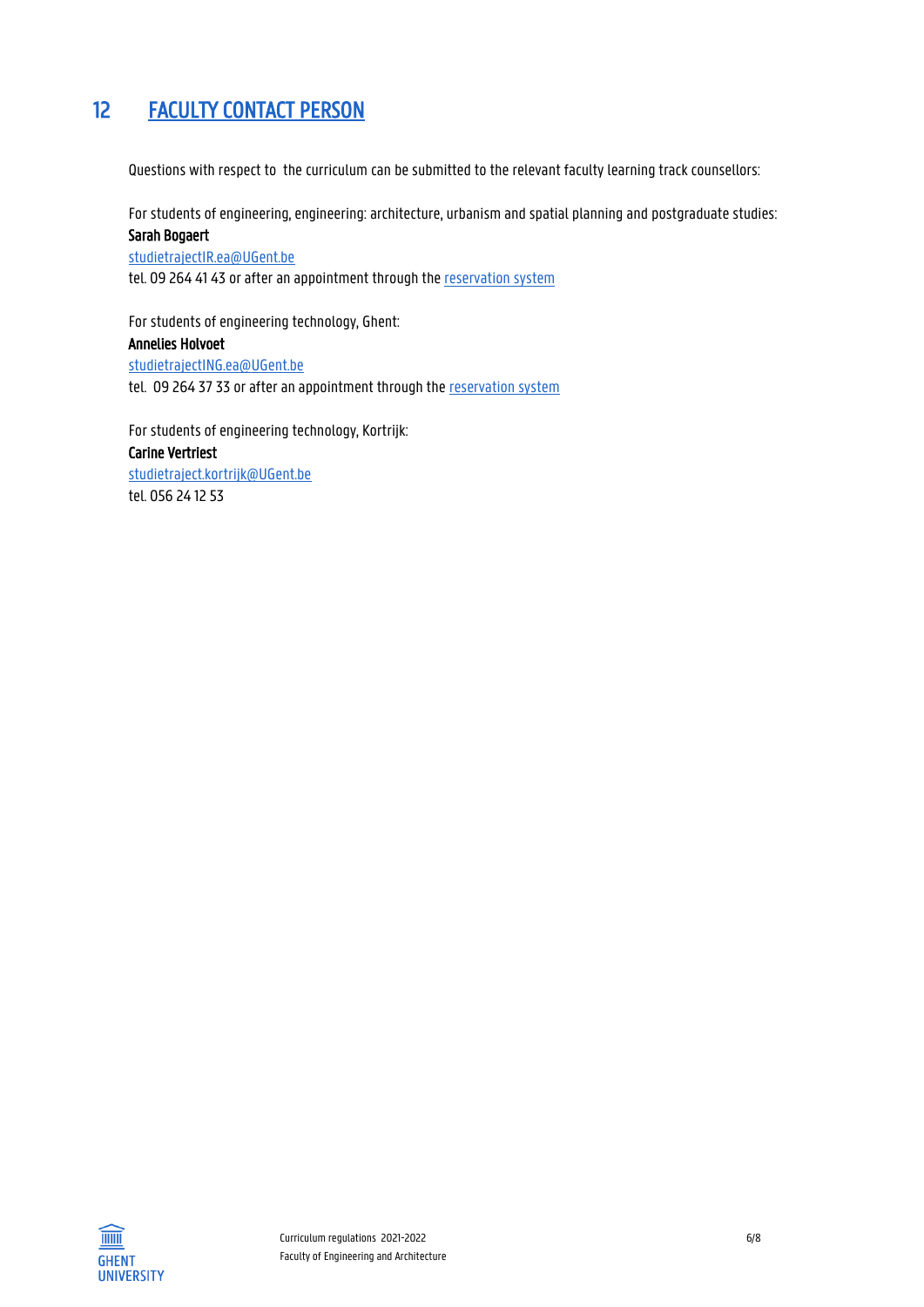#### Table 1.a | Required starting competencies Bachelor and Master in Engineering: Architecture

| Course units with required starting<br>competencies          | Requirement: having successfully followed this (these) course<br>unit(s) (i.e. having obtained a credit certificate) or having<br>acquired the target competencies in another way |
|--------------------------------------------------------------|-----------------------------------------------------------------------------------------------------------------------------------------------------------------------------------|
| Architectural design 2 (E081211)                             | Architectural design 1 (E081111 or E081112)                                                                                                                                       |
| Architectural design 3 (E081311)                             | Architectural design 2 (E081211)                                                                                                                                                  |
| Spatial Analysis and Urban Design Studio<br>(E085095)        | Architectural design 3 (E081311)                                                                                                                                                  |
| Architectural Design Studio: Design<br>Development (E081603) | Architectural design 3 (E081311)                                                                                                                                                  |
| Masterstudio A (E081760)                                     | Architectural design 3 (E081311)                                                                                                                                                  |
| Masterstudio B (E081770)                                     |                                                                                                                                                                                   |
| Masterstudio C (E081780)                                     |                                                                                                                                                                                   |
| Masterstudio D (E081790)                                     |                                                                                                                                                                                   |
| Masterstudio E (E081795)                                     |                                                                                                                                                                                   |

#### Table 1.b | Required starting competencies Bachelors and Masters in Engineering

| Course units with required starting<br>competencies                                                                         | Requirement: having successfully followed this (these) course<br>unit(s) (i.e. having obtained a credit certificate) or having<br>acquired the target competencies in another way |
|-----------------------------------------------------------------------------------------------------------------------------|-----------------------------------------------------------------------------------------------------------------------------------------------------------------------------------|
| Mathematical Analysis III: Applications of<br>Analysis and Vector Analysis (E001320)<br>Mathematical Analysis III (E001321) | Basic Mathematical Tools (E001141) or Basic Mathematics<br>(E001142)                                                                                                              |
| Electrical Circuits and Networks                                                                                            | Basic Mathematical Tools (E001141) or Basic Mathematics                                                                                                                           |
| (E090320)                                                                                                                   | (E001142)                                                                                                                                                                         |
| Analysis of Systems and Signals                                                                                             | Basic Mathematical Tools (E001141) or Basic Mathematics                                                                                                                           |
| ( E005020)                                                                                                                  | (E001142)                                                                                                                                                                         |
| Modelling and control of dynamic                                                                                            | Basic Mathematical Tools (E001141) or Basic Mathematics                                                                                                                           |
| systems (E007120)                                                                                                           | (E001142)                                                                                                                                                                         |
| Polymers (E068660)*                                                                                                         | Organic Chemistry (E070310) +<br>General Chemistry (E070061) or<br>Chemistry: the Structure of Matter (E070070) +<br>$\bullet$<br>Chemical Thermodynamics (E070080)               |

\* This required sequentiality as required by the Committee for Programmes, is always binding, even though the student cannot take up 60 ECTS-credits in his/her curriculum (EEC 2021-2022, article 41, 10°).